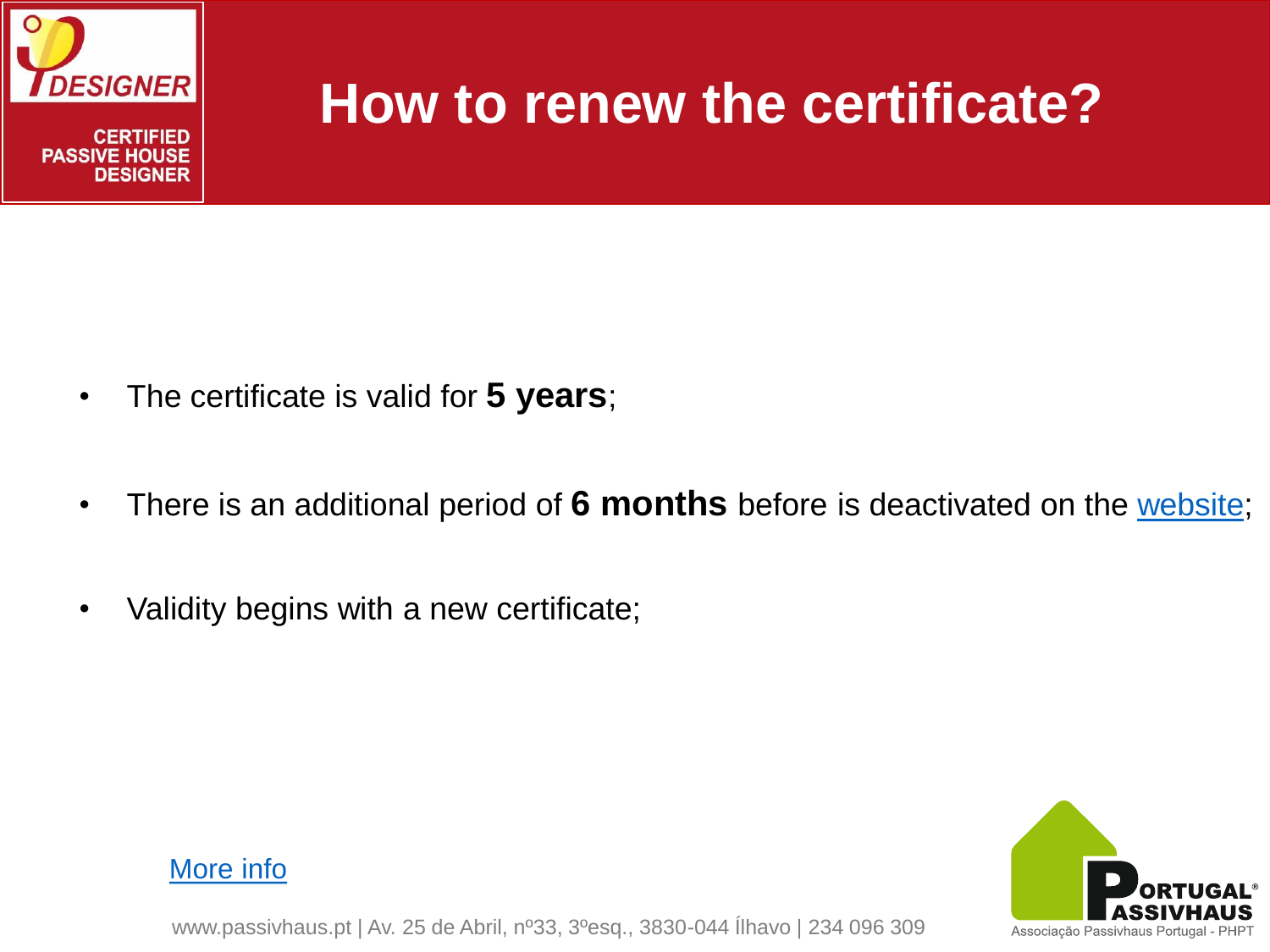

# **How to renew the certificate?**

- **A. Renewal through the certified Passive House project:**
	- 1. Building **project certification process is completed** (any PHI certification also PHI Low Energy Building);
	- 2. Submit the following documents [listed here -](http://passivhausplaner.eu/index.php?page_id=271&level1_id=265) (one of which is the reference building description file);
	- 3. It must be prepared and submitted a **project documentation** ([see example](http://www.passivhausplaner.eu/MusterPH_Projektdoku_Bild/ph_Feist_Kranichstein_0195.pdf));
	- 4. All project documentation must be **verified** by one of these [entities.](https://database.passivehouse.com/en/persons/designers/assessingbodies)
	- **5. Pay the fee** to the entity  $(450 \in + \sqrt{AT})$ ;

### [More info](http://www.passivhausplaner.eu/index.php?group=3&level1_id=265&page_id=265&lang=en-GB)

www.passivhaus.pt | Av. 25 de Abril, nº33, 3ºesq., 3830-044 Ílhavo | 234 096 309